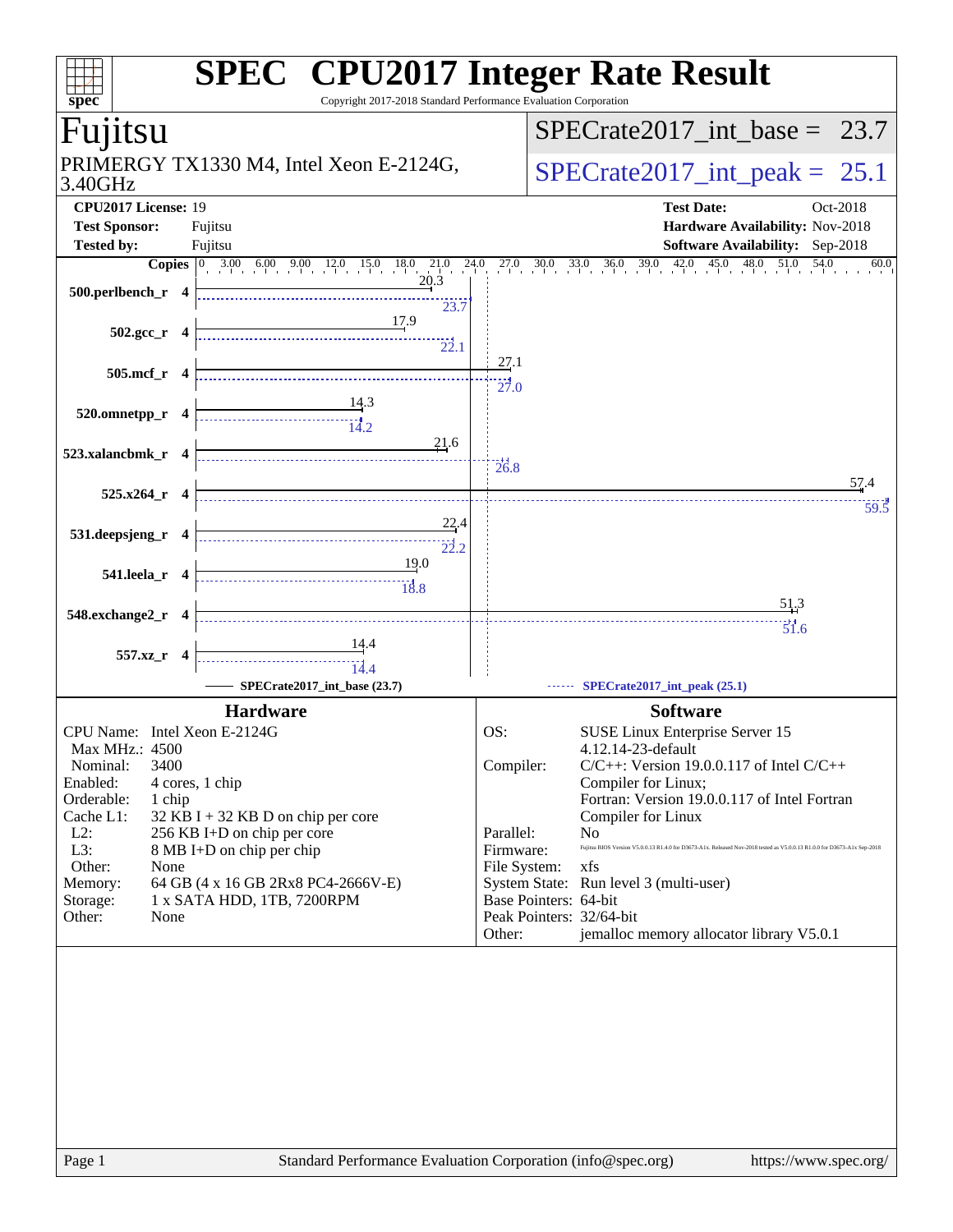Copyright 2017-2018 Standard Performance Evaluation Corporation

### Fujitsu

**[spec](http://www.spec.org/)**

#### 3.40GHz PRIMERGY TX1330 M4, Intel Xeon E-2124G,  $\vert$  SPECrate 2017 int peak = 25.1

# [SPECrate2017\\_int\\_base =](http://www.spec.org/auto/cpu2017/Docs/result-fields.html#SPECrate2017intbase) 23.7

**[CPU2017 License:](http://www.spec.org/auto/cpu2017/Docs/result-fields.html#CPU2017License)** 19 **[Test Date:](http://www.spec.org/auto/cpu2017/Docs/result-fields.html#TestDate)** Oct-2018 **[Test Sponsor:](http://www.spec.org/auto/cpu2017/Docs/result-fields.html#TestSponsor)** Fujitsu **[Hardware Availability:](http://www.spec.org/auto/cpu2017/Docs/result-fields.html#HardwareAvailability)** Nov-2018 **[Tested by:](http://www.spec.org/auto/cpu2017/Docs/result-fields.html#Testedby)** Fujitsu **[Software Availability:](http://www.spec.org/auto/cpu2017/Docs/result-fields.html#SoftwareAvailability)** Sep-2018

#### **[Results Table](http://www.spec.org/auto/cpu2017/Docs/result-fields.html#ResultsTable)**

|                             | <b>Base</b>    |                |       |                |       | <b>Peak</b>    |       |                |                |              |                |              |                |              |
|-----------------------------|----------------|----------------|-------|----------------|-------|----------------|-------|----------------|----------------|--------------|----------------|--------------|----------------|--------------|
| <b>Benchmark</b>            | <b>Copies</b>  | <b>Seconds</b> | Ratio | <b>Seconds</b> | Ratio | <b>Seconds</b> | Ratio | <b>Copies</b>  | <b>Seconds</b> | <b>Ratio</b> | <b>Seconds</b> | <b>Ratio</b> | <b>Seconds</b> | <b>Ratio</b> |
| 500.perlbench_r             | 4              | 315            | 20.2  | 314            | 20.3  | 314            | 20.3  | $\overline{4}$ | 269            | 23.7         | 269            | 23.7         | 270            | 23.6         |
| 502.gcc_r                   | 4              | 316            | 17.9  | 316            | 17.9  | 316            | 17.9  | 4              | 256            | 22.1         | 256            | 22.1         | 256            | 22.1         |
| $505$ .mcf r                | $\overline{4}$ | 239            | 27.1  | 239            | 27.1  | 239            | 27.1  | 4              | 240            | 27.0         | 239            | 27.1         | 239            | 27.0         |
| 520.omnetpp_r               | 4              | 368            | 14.2  | 368            | 14.3  | 366            | 14.4  | $\overline{4}$ | 370            | 14.2         | 368            | 14.3         | 371            | 14.1         |
| 523.xalancbmk_r             | 4              | 203            | 20.8  | 196            | 21.6  | 196            | 21.6  | 4              | 157            | 26.8         | 157            | 26.9         | 160            | 26.3         |
| 525.x264 r                  | 4              | 122            | 57.2  | 122            | 57.4  | 122            | 57.4  | 4              | 118            | 59.5         | 117            | 59.6         | 118            | 59.4         |
| 531.deepsjeng_r             | 4              | 205            | 22.4  | 205            | 22.4  | 205            | 22.4  | 4              | 207            | 22.2         | 207            | 22.2         | 206            | 22.2         |
| 541.leela_r                 | 4              | 348            | 19.0  | 349            | 19.0  | 349            | 19.0  | 4              | 353            | 18.8         | 353            | 18.8         | 355            | 18.7         |
| 548.exchange2_r             | $\overline{4}$ | 204            | 51.3  | 204            | 51.3  | 202            | 51.8  | 4              | 203            | 51.6         | 205            | 51.1         | 203            | 51.6         |
| 557.xz r                    | $\overline{4}$ | 299            | 14.4  | 299            | 14.4  | 299            | 14.4  | 4              | 299            | 14.4         | 299            | 14.4         | 299            | 14.4         |
| $SPECrate2017\_int\_base =$ |                |                | 23.7  |                |       |                |       |                |                |              |                |              |                |              |
| $CDDCD = 1.4047 + 1.1$      |                |                | $- -$ |                |       |                |       |                |                |              |                |              |                |              |

**[SPECrate2017\\_int\\_peak =](http://www.spec.org/auto/cpu2017/Docs/result-fields.html#SPECrate2017intpeak) 25.1**

Results appear in the [order in which they were run](http://www.spec.org/auto/cpu2017/Docs/result-fields.html#RunOrder). Bold underlined text [indicates a median measurement](http://www.spec.org/auto/cpu2017/Docs/result-fields.html#Median).

#### **[Submit Notes](http://www.spec.org/auto/cpu2017/Docs/result-fields.html#SubmitNotes)**

 The taskset mechanism was used to bind copies to processors. The config file option 'submit' was used to generate taskset commands to bind each copy to a specific processor. For details, please see the config file.

### **[Operating System Notes](http://www.spec.org/auto/cpu2017/Docs/result-fields.html#OperatingSystemNotes)**

 Stack size set to unlimited using "ulimit -s unlimited" Process tuning settings: echo 500000 > /proc/sys/kernel/sched\_cfs\_bandwidth\_slice\_us

### **[General Notes](http://www.spec.org/auto/cpu2017/Docs/result-fields.html#GeneralNotes)**

Environment variables set by runcpu before the start of the run: LD\_LIBRARY\_PATH = "/home/Benchmark/speccpu2017-ic19-20181011/icc19-lib/ia32" LD\_LIBRARY\_PATH = "\$LD\_LIBRARY\_PATH:/home/Benchmark/speccpu2017-ic19-20181011/icc19-lib/intel64" LD\_LIBRARY\_PATH = "\$LD\_LIBRARY\_PATH:/home/Benchmark/speccpu2017-ic19-20181011/je5.0.1-32" LD\_LIBRARY\_PATH = "\$LD\_LIBRARY\_PATH:/home/Benchmark/speccpu2017-ic19-20181011/je5.0.1-64"

 Binaries compiled on a system with 2x Intel Xeon Silver 4108 CPU + 384GB RAM memory using SUSE Linux Enterprise Server 12 SP2 Transparent Huge Pages enabled by default Prior to runcpu invocation Filesystem page cache synced and cleared with: sync; echo 3 > /proc/sys/vm/drop\_caches jemalloc: configured and built at default for 32bit (i686) and 64bit (x86\_64) targets; jemalloc: built with the RedHat Enterprise 7.4, and the system compiler gcc 4.8.5;

**(Continued on next page)**

| Page 2 | Standard Performance Evaluation Corporation (info@spec.org) | https://www.spec.org/ |
|--------|-------------------------------------------------------------|-----------------------|
|        |                                                             |                       |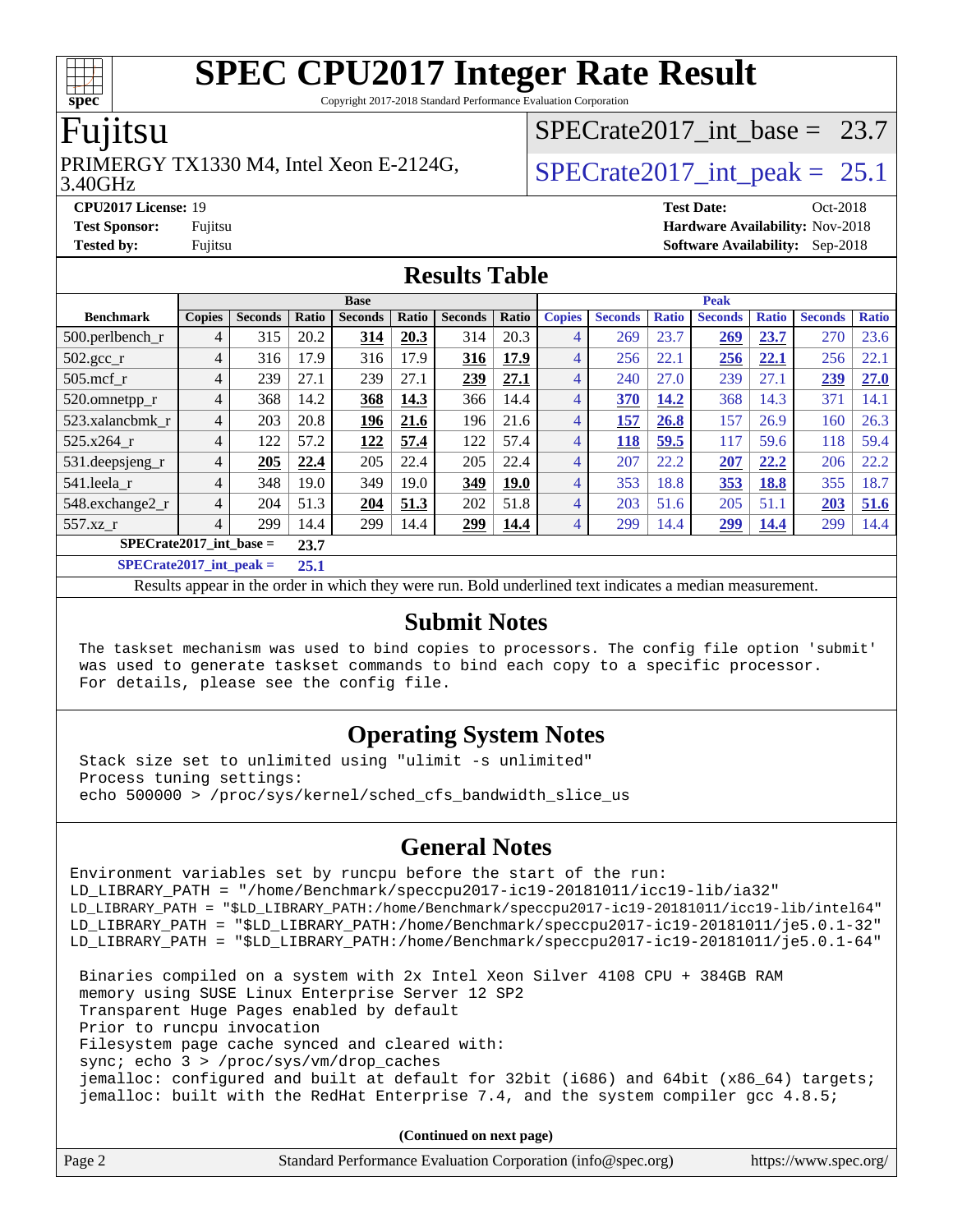Copyright 2017-2018 Standard Performance Evaluation Corporation

### Fujitsu

3.40GHz PRIMERGY TX1330 M4, Intel Xeon E-2124G,  $\vert$  SPECrate 2017 int peak = 25.1

SPECrate2017 int\_base =  $23.7$ 

**[CPU2017 License:](http://www.spec.org/auto/cpu2017/Docs/result-fields.html#CPU2017License)** 19 **[Test Date:](http://www.spec.org/auto/cpu2017/Docs/result-fields.html#TestDate)** Oct-2018

**[Test Sponsor:](http://www.spec.org/auto/cpu2017/Docs/result-fields.html#TestSponsor)** Fujitsu **Fundal** Fujitsu **[Hardware Availability:](http://www.spec.org/auto/cpu2017/Docs/result-fields.html#HardwareAvailability)** Nov-2018 **[Tested by:](http://www.spec.org/auto/cpu2017/Docs/result-fields.html#Testedby)** Fujitsu **[Software Availability:](http://www.spec.org/auto/cpu2017/Docs/result-fields.html#SoftwareAvailability)** Sep-2018

### **[General Notes \(Continued\)](http://www.spec.org/auto/cpu2017/Docs/result-fields.html#GeneralNotes)**

jemalloc: sources available via jemalloc.net;

Yes: The test sponsor attests, as of date of publication, that CVE-2017-5754 (Meltdown) is mitigated in the system as tested and documented. Yes: The test sponsor attests, as of date of publication, that CVE-2017-5753 (Spectre variant 1) is mitigated in the system as tested and documented. Yes: The test sponsor attests, as of date of publication, that CVE-2017-5715 (Spectre variant 2) is mitigated in the system as tested and documented.

#### **[Platform Notes](http://www.spec.org/auto/cpu2017/Docs/result-fields.html#PlatformNotes)**

Page 3 Standard Performance Evaluation Corporation [\(info@spec.org\)](mailto:info@spec.org) <https://www.spec.org/> BIOS configuration: Hardware Prefetcher = Disabled Adjacent Cache Line Prefetch = Disabled VT-d = Disabled Fan Control = Full Race To Halt (RTH) = Disabled DMI Link ASPM Control = L0s REFRESH\_2X\_MODE = 2- Enabled HOT only Sysinfo program /home/Benchmark/speccpu2017-ic19-20181011/bin/sysinfo Rev: r5797 of 2017-06-14 96c45e4568ad54c135fd618bcc091c0f running on TX1330M4 Tue Oct 23 12:53:20 2018 SUT (System Under Test) info as seen by some common utilities. For more information on this section, see <https://www.spec.org/cpu2017/Docs/config.html#sysinfo> From /proc/cpuinfo model name : Intel(R) Xeon(R) E-2124G CPU @ 3.40GHz 1 "physical id"s (chips) 4 "processors" cores, siblings (Caution: counting these is hw and system dependent. The following excerpts from /proc/cpuinfo might not be reliable. Use with caution.) cpu cores : 4 siblings : 4 physical 0: cores 0 1 2 3 From lscpu: Architecture: x86\_64 CPU op-mode(s): 32-bit, 64-bit Byte Order: Little Endian  $CPU(s):$  4 On-line CPU(s) list: 0-3 Thread(s) per core: 1 Core(s) per socket: 4 Socket(s): 1 **(Continued on next page)**

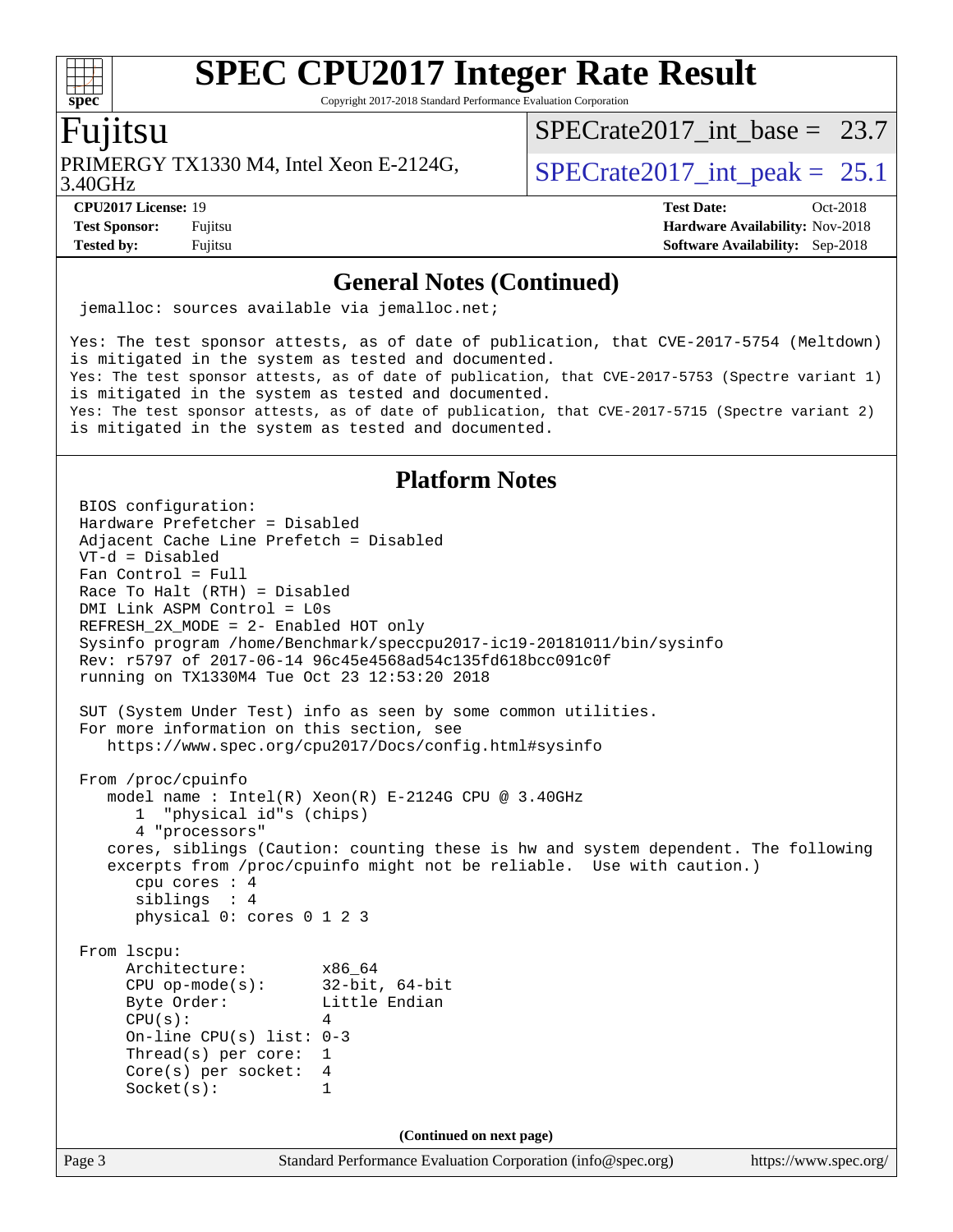Copyright 2017-2018 Standard Performance Evaluation Corporation

# Fujitsu

**[spec](http://www.spec.org/)**

 $+\!\!+\!\!$ 

3.40GHz PRIMERGY TX1330 M4, Intel Xeon E-2124G,  $SPECrate2017\_int\_peak = 25.1$ 

[SPECrate2017\\_int\\_base =](http://www.spec.org/auto/cpu2017/Docs/result-fields.html#SPECrate2017intbase) 23.7

**[CPU2017 License:](http://www.spec.org/auto/cpu2017/Docs/result-fields.html#CPU2017License)** 19 **[Test Date:](http://www.spec.org/auto/cpu2017/Docs/result-fields.html#TestDate)** Oct-2018 **[Test Sponsor:](http://www.spec.org/auto/cpu2017/Docs/result-fields.html#TestSponsor)** Fujitsu **[Hardware Availability:](http://www.spec.org/auto/cpu2017/Docs/result-fields.html#HardwareAvailability)** Nov-2018 **[Tested by:](http://www.spec.org/auto/cpu2017/Docs/result-fields.html#Testedby)** Fujitsu **[Software Availability:](http://www.spec.org/auto/cpu2017/Docs/result-fields.html#SoftwareAvailability)** Sep-2018

#### **[Platform Notes \(Continued\)](http://www.spec.org/auto/cpu2017/Docs/result-fields.html#PlatformNotes)**

| NUMA $node(s):$                                                                                                                                                                        | 1                                                                                                                                                                                                                                                                                                                                                                                                                                                                                                                                                                                                                                                                                                                                                                          |
|----------------------------------------------------------------------------------------------------------------------------------------------------------------------------------------|----------------------------------------------------------------------------------------------------------------------------------------------------------------------------------------------------------------------------------------------------------------------------------------------------------------------------------------------------------------------------------------------------------------------------------------------------------------------------------------------------------------------------------------------------------------------------------------------------------------------------------------------------------------------------------------------------------------------------------------------------------------------------|
| Vendor ID:                                                                                                                                                                             | GenuineIntel                                                                                                                                                                                                                                                                                                                                                                                                                                                                                                                                                                                                                                                                                                                                                               |
| CPU family:                                                                                                                                                                            | 6                                                                                                                                                                                                                                                                                                                                                                                                                                                                                                                                                                                                                                                                                                                                                                          |
| Model:                                                                                                                                                                                 | 158                                                                                                                                                                                                                                                                                                                                                                                                                                                                                                                                                                                                                                                                                                                                                                        |
| Model name:                                                                                                                                                                            | $Intel(R) Xeon(R) E-2124G CPU @ 3.40GHz$                                                                                                                                                                                                                                                                                                                                                                                                                                                                                                                                                                                                                                                                                                                                   |
| Stepping:                                                                                                                                                                              | 10                                                                                                                                                                                                                                                                                                                                                                                                                                                                                                                                                                                                                                                                                                                                                                         |
| CPU MHz:                                                                                                                                                                               | 3400.000                                                                                                                                                                                                                                                                                                                                                                                                                                                                                                                                                                                                                                                                                                                                                                   |
| CPU max MHz:                                                                                                                                                                           | 4500.0000                                                                                                                                                                                                                                                                                                                                                                                                                                                                                                                                                                                                                                                                                                                                                                  |
| CPU min MHz:                                                                                                                                                                           | 800.0000                                                                                                                                                                                                                                                                                                                                                                                                                                                                                                                                                                                                                                                                                                                                                                   |
| BogoMIPS:                                                                                                                                                                              | 6816.00                                                                                                                                                                                                                                                                                                                                                                                                                                                                                                                                                                                                                                                                                                                                                                    |
| Virtualization:                                                                                                                                                                        | $VT - x$                                                                                                                                                                                                                                                                                                                                                                                                                                                                                                                                                                                                                                                                                                                                                                   |
| L1d cache:                                                                                                                                                                             | 32K                                                                                                                                                                                                                                                                                                                                                                                                                                                                                                                                                                                                                                                                                                                                                                        |
| Lli cache:                                                                                                                                                                             | 32K                                                                                                                                                                                                                                                                                                                                                                                                                                                                                                                                                                                                                                                                                                                                                                        |
| L2 cache:                                                                                                                                                                              | 256K                                                                                                                                                                                                                                                                                                                                                                                                                                                                                                                                                                                                                                                                                                                                                                       |
| $L3$ cache:                                                                                                                                                                            | 8192K                                                                                                                                                                                                                                                                                                                                                                                                                                                                                                                                                                                                                                                                                                                                                                      |
| NUMA node0 CPU(s):                                                                                                                                                                     | $0 - 3$                                                                                                                                                                                                                                                                                                                                                                                                                                                                                                                                                                                                                                                                                                                                                                    |
| Flags:<br>hwp_epp ssbd                                                                                                                                                                 | fpu vme de pse tsc msr pae mce cx8 apic sep mtrr pge mca cmov<br>pat pse36 clflush dts acpi mmx fxsr sse sse2 ss ht tm pbe syscall nx pdpelgb rdtscp<br>lm constant_tsc art arch_perfmon pebs bts rep_good nopl xtopology nonstop_tsc cpuid<br>aperfmperf tsc_known_freq pni pclmulqdq dtes64 monitor ds_cpl vmx smx est tm2 ssse3<br>sdbg fma cx16 xtpr pdcm pcid sse4_1 sse4_2 x2apic movbe popcnt tsc_deadline_timer<br>aes xsave avx f16c rdrand lahf_lm abm 3dnowprefetch cpuid_fault epb invpcid_single<br>pti tpr_shadow vnmi flexpriority ept vpid fsgsbase tsc_adjust bmil hle avx2 smep<br>bmi2 erms invpcid rtm mpx rdseed adx smap clflushopt intel_pt xsaveopt xsavec<br>xgetbvl xsaves ibpb ibrs stibp dtherm ida arat pln pts hwp hwp_notify hwp_act_window |
| /proc/cpuinfo cache data<br>cache size : 8192 KB                                                                                                                                       |                                                                                                                                                                                                                                                                                                                                                                                                                                                                                                                                                                                                                                                                                                                                                                            |
| From numactl --hardware<br>physical chip.<br>available: 1 nodes (0)<br>node 0 cpus: 0 1 2 3<br>node 0 size: 63916 MB<br>node 0 free: 63437 MB<br>node distances:<br>node 0<br>0:<br>10 | WARNING: a numactl 'node' might or might not correspond to a                                                                                                                                                                                                                                                                                                                                                                                                                                                                                                                                                                                                                                                                                                               |
| From /proc/meminfo<br>MemTotal:<br>65450984 KB<br>HugePages_Total:<br>Hugepagesize:                                                                                                    | $\Omega$<br>2048 kB                                                                                                                                                                                                                                                                                                                                                                                                                                                                                                                                                                                                                                                                                                                                                        |
| From /etc/*release* /etc/*version*<br>os-release:                                                                                                                                      |                                                                                                                                                                                                                                                                                                                                                                                                                                                                                                                                                                                                                                                                                                                                                                            |
|                                                                                                                                                                                        | (Continued on next page)                                                                                                                                                                                                                                                                                                                                                                                                                                                                                                                                                                                                                                                                                                                                                   |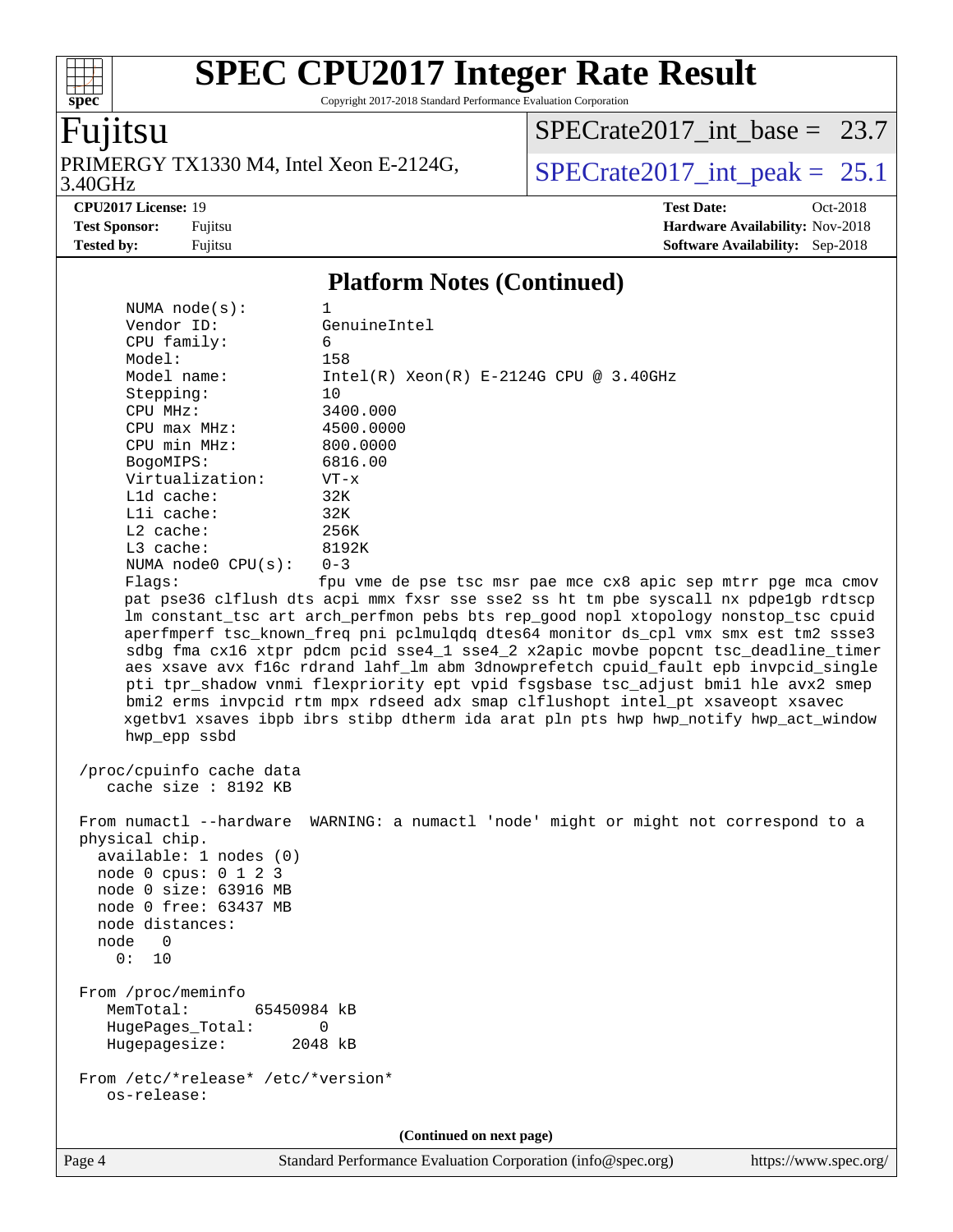Copyright 2017-2018 Standard Performance Evaluation Corporation

### Fujitsu

**[spec](http://www.spec.org/)**

3.40GHz PRIMERGY TX1330 M4, Intel Xeon E-2124G,  $\vert$  SPECrate 2017 int peak = 25.1

SPECrate2017 int\_base =  $23.7$ 

**[CPU2017 License:](http://www.spec.org/auto/cpu2017/Docs/result-fields.html#CPU2017License)** 19 **[Test Date:](http://www.spec.org/auto/cpu2017/Docs/result-fields.html#TestDate)** Oct-2018 **[Test Sponsor:](http://www.spec.org/auto/cpu2017/Docs/result-fields.html#TestSponsor)** Fujitsu **[Hardware Availability:](http://www.spec.org/auto/cpu2017/Docs/result-fields.html#HardwareAvailability)** Nov-2018 **[Tested by:](http://www.spec.org/auto/cpu2017/Docs/result-fields.html#Testedby)** Fujitsu **[Software Availability:](http://www.spec.org/auto/cpu2017/Docs/result-fields.html#SoftwareAvailability)** Sep-2018

#### **[Platform Notes \(Continued\)](http://www.spec.org/auto/cpu2017/Docs/result-fields.html#PlatformNotes)**

 NAME="SLES" VERSION="15" VERSION\_ID="15" PRETTY\_NAME="SUSE Linux Enterprise Server 15" ID="sles" ID\_LIKE="suse" ANSI\_COLOR="0;32" CPE\_NAME="cpe:/o:suse:sles:15" uname -a: Linux TX1330M4 4.12.14-23-default #1 SMP Tue May 29 21:04:44 UTC 2018 (cd0437b) x86\_64 x86\_64 x86\_64 GNU/Linux run-level 3 Oct 23 12:51 SPEC is set to: /home/Benchmark/speccpu2017-ic19-20181011 Filesystem Type Size Used Avail Use% Mounted on /dev/sda3 xfs 828G 102G 726G 13% /home Additional information from dmidecode follows. WARNING: Use caution when you interpret this section. The 'dmidecode' program reads system data which is "intended to allow hardware to be accurately determined", but the intent may not be met, as there are frequent changes to hardware, firmware, and the "DMTF SMBIOS" standard. BIOS FUJITSU // American Megatrends Inc. V5.0.0.13 R1.0.0 for D3673-A1x 09/14/2018 Memory: 4x Samsung M391A2K43BB1-CTD 16 GB 2 rank 2667 (End of data from sysinfo program)

#### **[Compiler Version Notes](http://www.spec.org/auto/cpu2017/Docs/result-fields.html#CompilerVersionNotes)**

============================================================================== CC 500.perlbench  $r(base)$  502.gcc  $r(base)$  505.mcf  $r(base, peak)$  $525.x264_r(base, peak)$   $557.xz_r(base, peak)$ ----------------------------------------------------------------------------- icc (ICC) 19.0.0.117 20180804 Copyright (C) 1985-2018 Intel Corporation. All rights reserved. ------------------------------------------------------------------------------ ============================================================================== CC 500.perlbench\_r(peak) 502.gcc\_r(peak) ----------------------------------------------------------------------------- icc (ICC) 19.0.0.117 20180804 Copyright (C) 1985-2018 Intel Corporation. All rights reserved. ------------------------------------------------------------------------------

**(Continued on next page)**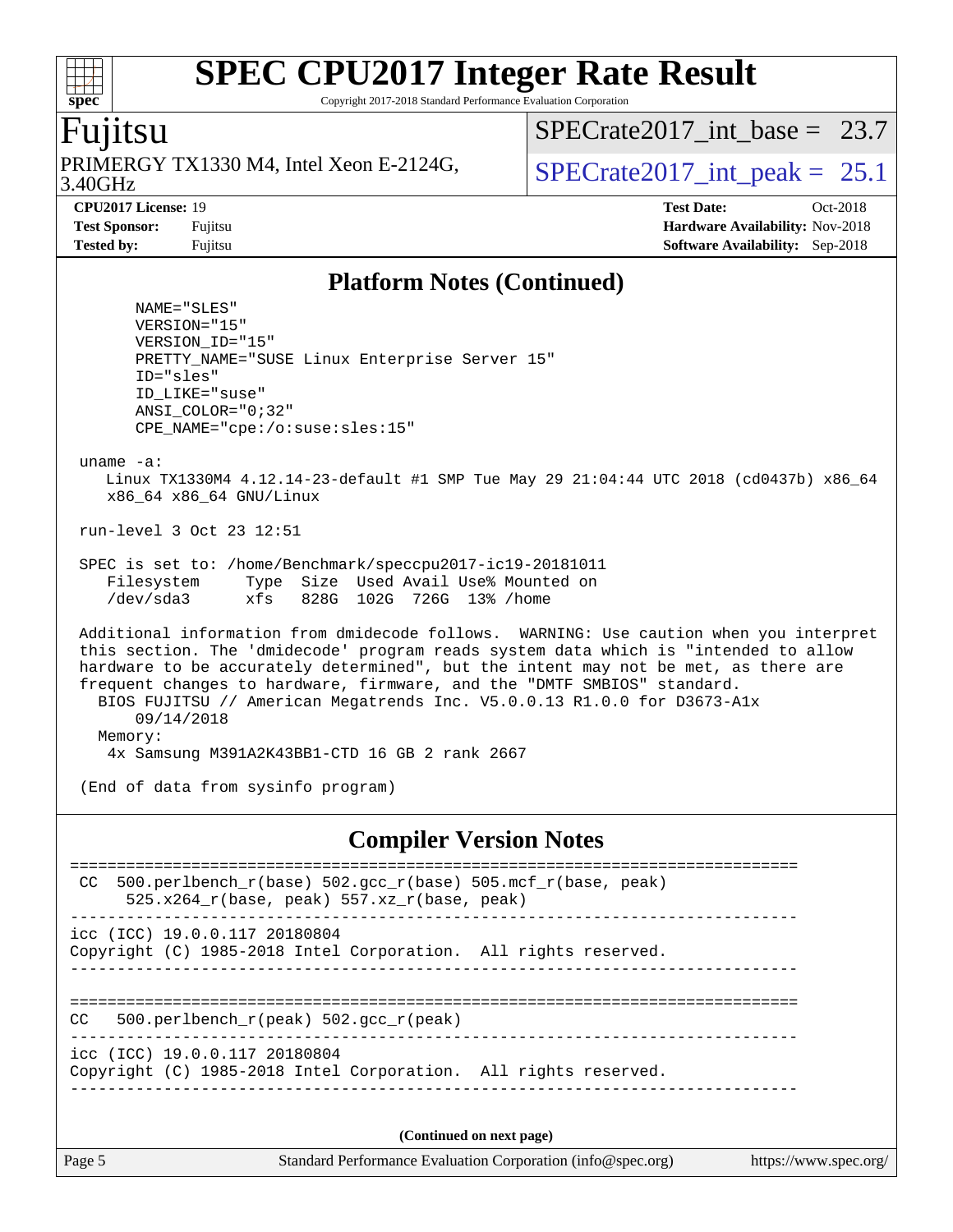Copyright 2017-2018 Standard Performance Evaluation Corporation

### Fujitsu

3.40GHz PRIMERGY TX1330 M4, Intel Xeon E-2124G,  $\vert$  [SPECrate2017\\_int\\_peak =](http://www.spec.org/auto/cpu2017/Docs/result-fields.html#SPECrate2017intpeak) 25.1

SPECrate2017 int\_base =  $23.7$ 

**[CPU2017 License:](http://www.spec.org/auto/cpu2017/Docs/result-fields.html#CPU2017License)** 19 **[Test Date:](http://www.spec.org/auto/cpu2017/Docs/result-fields.html#TestDate)** Oct-2018 **[Test Sponsor:](http://www.spec.org/auto/cpu2017/Docs/result-fields.html#TestSponsor)** Fujitsu **[Hardware Availability:](http://www.spec.org/auto/cpu2017/Docs/result-fields.html#HardwareAvailability)** Nov-2018 **[Tested by:](http://www.spec.org/auto/cpu2017/Docs/result-fields.html#Testedby)** Fujitsu **[Software Availability:](http://www.spec.org/auto/cpu2017/Docs/result-fields.html#SoftwareAvailability)** Sep-2018

### **[Compiler Version Notes \(Continued\)](http://www.spec.org/auto/cpu2017/Docs/result-fields.html#CompilerVersionNotes)**

| CXXC 520.omnetpp $r(base)$ 523.xalancbmk $r(base)$ 531.deepsjeng $r(base)$<br>$541.$ leela r(base)                      |
|-------------------------------------------------------------------------------------------------------------------------|
| icpc (ICC) 19.0.0.117 20180804<br>Copyright (C) 1985-2018 Intel Corporation. All rights reserved.                       |
| CXXC 520.omnetpp $r(\text{peak})$ 523.xalancbmk $r(\text{peak})$ 531.deepsjeng $r(\text{peak})$<br>$541.$ leela r(peak) |
| icpc (ICC) 19.0.0.117 20180804<br>Copyright (C) 1985-2018 Intel Corporation. All rights reserved.                       |
| $FC$ 548. exchange2 $r(base, peak)$                                                                                     |
| ifort (IFORT) 19.0.0.117 20180804<br>Copyright (C) 1985-2018 Intel Corporation. All rights reserved.                    |

### **[Base Compiler Invocation](http://www.spec.org/auto/cpu2017/Docs/result-fields.html#BaseCompilerInvocation)**

[C benchmarks](http://www.spec.org/auto/cpu2017/Docs/result-fields.html#Cbenchmarks): [icc -m64 -std=c11](http://www.spec.org/cpu2017/results/res2018q4/cpu2017-20181030-09463.flags.html#user_CCbase_intel_icc_64bit_c11_33ee0cdaae7deeeab2a9725423ba97205ce30f63b9926c2519791662299b76a0318f32ddfffdc46587804de3178b4f9328c46fa7c2b0cd779d7a61945c91cd35)

[C++ benchmarks:](http://www.spec.org/auto/cpu2017/Docs/result-fields.html#CXXbenchmarks) [icpc -m64](http://www.spec.org/cpu2017/results/res2018q4/cpu2017-20181030-09463.flags.html#user_CXXbase_intel_icpc_64bit_4ecb2543ae3f1412ef961e0650ca070fec7b7afdcd6ed48761b84423119d1bf6bdf5cad15b44d48e7256388bc77273b966e5eb805aefd121eb22e9299b2ec9d9)

[Fortran benchmarks](http://www.spec.org/auto/cpu2017/Docs/result-fields.html#Fortranbenchmarks): [ifort -m64](http://www.spec.org/cpu2017/results/res2018q4/cpu2017-20181030-09463.flags.html#user_FCbase_intel_ifort_64bit_24f2bb282fbaeffd6157abe4f878425411749daecae9a33200eee2bee2fe76f3b89351d69a8130dd5949958ce389cf37ff59a95e7a40d588e8d3a57e0c3fd751)

# **[Base Portability Flags](http://www.spec.org/auto/cpu2017/Docs/result-fields.html#BasePortabilityFlags)**

 500.perlbench\_r: [-DSPEC\\_LP64](http://www.spec.org/cpu2017/results/res2018q4/cpu2017-20181030-09463.flags.html#b500.perlbench_r_basePORTABILITY_DSPEC_LP64) [-DSPEC\\_LINUX\\_X64](http://www.spec.org/cpu2017/results/res2018q4/cpu2017-20181030-09463.flags.html#b500.perlbench_r_baseCPORTABILITY_DSPEC_LINUX_X64) 502.gcc\_r: [-DSPEC\\_LP64](http://www.spec.org/cpu2017/results/res2018q4/cpu2017-20181030-09463.flags.html#suite_basePORTABILITY502_gcc_r_DSPEC_LP64) 505.mcf\_r: [-DSPEC\\_LP64](http://www.spec.org/cpu2017/results/res2018q4/cpu2017-20181030-09463.flags.html#suite_basePORTABILITY505_mcf_r_DSPEC_LP64) 520.omnetpp\_r: [-DSPEC\\_LP64](http://www.spec.org/cpu2017/results/res2018q4/cpu2017-20181030-09463.flags.html#suite_basePORTABILITY520_omnetpp_r_DSPEC_LP64) 523.xalancbmk\_r: [-DSPEC\\_LP64](http://www.spec.org/cpu2017/results/res2018q4/cpu2017-20181030-09463.flags.html#suite_basePORTABILITY523_xalancbmk_r_DSPEC_LP64) [-DSPEC\\_LINUX](http://www.spec.org/cpu2017/results/res2018q4/cpu2017-20181030-09463.flags.html#b523.xalancbmk_r_baseCXXPORTABILITY_DSPEC_LINUX) 525.x264\_r: [-DSPEC\\_LP64](http://www.spec.org/cpu2017/results/res2018q4/cpu2017-20181030-09463.flags.html#suite_basePORTABILITY525_x264_r_DSPEC_LP64)

**(Continued on next page)**

Page 6 Standard Performance Evaluation Corporation [\(info@spec.org\)](mailto:info@spec.org) <https://www.spec.org/>

 $\pm\pm\prime$ **[spec](http://www.spec.org/)**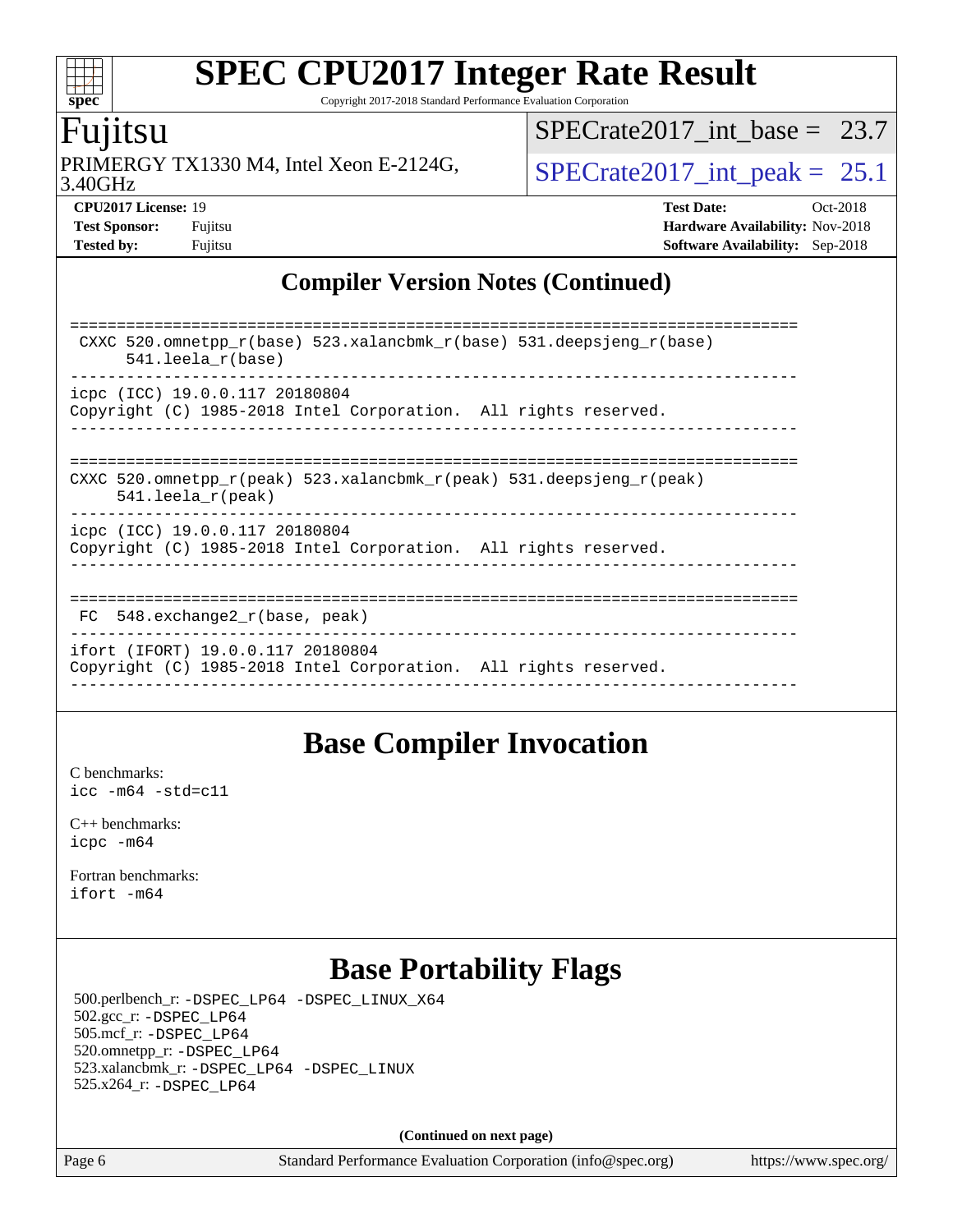Copyright 2017-2018 Standard Performance Evaluation Corporation

### Fujitsu

**[spec](http://www.spec.org/)**

 $\pm\pm$ 

3.40GHz PRIMERGY TX1330 M4, Intel Xeon E-2124G,  $\vert$  SPECrate 2017 int peak = 25.1

SPECrate2017 int\_base =  $23.7$ 

**[CPU2017 License:](http://www.spec.org/auto/cpu2017/Docs/result-fields.html#CPU2017License)** 19 **[Test Date:](http://www.spec.org/auto/cpu2017/Docs/result-fields.html#TestDate)** Oct-2018 **[Test Sponsor:](http://www.spec.org/auto/cpu2017/Docs/result-fields.html#TestSponsor)** Fujitsu **[Hardware Availability:](http://www.spec.org/auto/cpu2017/Docs/result-fields.html#HardwareAvailability)** Nov-2018 **[Tested by:](http://www.spec.org/auto/cpu2017/Docs/result-fields.html#Testedby)** Fujitsu **[Software Availability:](http://www.spec.org/auto/cpu2017/Docs/result-fields.html#SoftwareAvailability)** Sep-2018

# **[Base Portability Flags \(Continued\)](http://www.spec.org/auto/cpu2017/Docs/result-fields.html#BasePortabilityFlags)**

 531.deepsjeng\_r: [-DSPEC\\_LP64](http://www.spec.org/cpu2017/results/res2018q4/cpu2017-20181030-09463.flags.html#suite_basePORTABILITY531_deepsjeng_r_DSPEC_LP64) 541.leela\_r: [-DSPEC\\_LP64](http://www.spec.org/cpu2017/results/res2018q4/cpu2017-20181030-09463.flags.html#suite_basePORTABILITY541_leela_r_DSPEC_LP64) 548.exchange2\_r: [-DSPEC\\_LP64](http://www.spec.org/cpu2017/results/res2018q4/cpu2017-20181030-09463.flags.html#suite_basePORTABILITY548_exchange2_r_DSPEC_LP64) 557.xz\_r: [-DSPEC\\_LP64](http://www.spec.org/cpu2017/results/res2018q4/cpu2017-20181030-09463.flags.html#suite_basePORTABILITY557_xz_r_DSPEC_LP64)

### **[Base Optimization Flags](http://www.spec.org/auto/cpu2017/Docs/result-fields.html#BaseOptimizationFlags)**

[C benchmarks](http://www.spec.org/auto/cpu2017/Docs/result-fields.html#Cbenchmarks):

[-Wl,-z,muldefs](http://www.spec.org/cpu2017/results/res2018q4/cpu2017-20181030-09463.flags.html#user_CCbase_link_force_multiple1_b4cbdb97b34bdee9ceefcfe54f4c8ea74255f0b02a4b23e853cdb0e18eb4525ac79b5a88067c842dd0ee6996c24547a27a4b99331201badda8798ef8a743f577) [-xCORE-AVX2](http://www.spec.org/cpu2017/results/res2018q4/cpu2017-20181030-09463.flags.html#user_CCbase_f-xCORE-AVX2) [-ipo](http://www.spec.org/cpu2017/results/res2018q4/cpu2017-20181030-09463.flags.html#user_CCbase_f-ipo) [-O3](http://www.spec.org/cpu2017/results/res2018q4/cpu2017-20181030-09463.flags.html#user_CCbase_f-O3) [-no-prec-div](http://www.spec.org/cpu2017/results/res2018q4/cpu2017-20181030-09463.flags.html#user_CCbase_f-no-prec-div) [-qopt-mem-layout-trans=3](http://www.spec.org/cpu2017/results/res2018q4/cpu2017-20181030-09463.flags.html#user_CCbase_f-qopt-mem-layout-trans_de80db37974c74b1f0e20d883f0b675c88c3b01e9d123adea9b28688d64333345fb62bc4a798493513fdb68f60282f9a726aa07f478b2f7113531aecce732043) [-L/usr/local/je5.0.1-64/lib](http://www.spec.org/cpu2017/results/res2018q4/cpu2017-20181030-09463.flags.html#user_CCbase_jemalloc_link_path64_4b10a636b7bce113509b17f3bd0d6226c5fb2346b9178c2d0232c14f04ab830f976640479e5c33dc2bcbbdad86ecfb6634cbbd4418746f06f368b512fced5394) [-ljemalloc](http://www.spec.org/cpu2017/results/res2018q4/cpu2017-20181030-09463.flags.html#user_CCbase_jemalloc_link_lib_d1249b907c500fa1c0672f44f562e3d0f79738ae9e3c4a9c376d49f265a04b9c99b167ecedbf6711b3085be911c67ff61f150a17b3472be731631ba4d0471706)

[C++ benchmarks:](http://www.spec.org/auto/cpu2017/Docs/result-fields.html#CXXbenchmarks)

```
-Wl,-z,muldefs -xCORE-AVX2 -ipo -O3 -no-prec-div
-qopt-mem-layout-trans=3 -L/usr/local/je5.0.1-64/lib -ljemalloc
```
[Fortran benchmarks](http://www.spec.org/auto/cpu2017/Docs/result-fields.html#Fortranbenchmarks):

```
-Wl,-z,muldefs -xCORE-AVX2 -ipo -O3 -no-prec-div
-qopt-mem-layout-trans=3 -nostandard-realloc-lhs -align array32byte
-L/usr/local/je5.0.1-64/lib -ljemalloc
```
# **[Peak Compiler Invocation](http://www.spec.org/auto/cpu2017/Docs/result-fields.html#PeakCompilerInvocation)**

[C benchmarks \(except as noted below\)](http://www.spec.org/auto/cpu2017/Docs/result-fields.html#Cbenchmarksexceptasnotedbelow): [icc -m64 -std=c11](http://www.spec.org/cpu2017/results/res2018q4/cpu2017-20181030-09463.flags.html#user_CCpeak_intel_icc_64bit_c11_33ee0cdaae7deeeab2a9725423ba97205ce30f63b9926c2519791662299b76a0318f32ddfffdc46587804de3178b4f9328c46fa7c2b0cd779d7a61945c91cd35)

502.gcc\_r: [icc -m32 -std=c11 -L/opt/intel/compilers\\_and\\_libraries\\_2019/linux/lib/ia32](http://www.spec.org/cpu2017/results/res2018q4/cpu2017-20181030-09463.flags.html#user_peakCCLD502_gcc_r_intel_icc_359a3496d7d64e94fd241b0fefbeabeb20f8603fdc5e80014934380a87abe54d3b265a1c8de0432e5343699d5bf10187de2429efaebc896d56384bcf35c3c77d)

[C++ benchmarks \(except as noted below\):](http://www.spec.org/auto/cpu2017/Docs/result-fields.html#CXXbenchmarksexceptasnotedbelow) [icpc -m64](http://www.spec.org/cpu2017/results/res2018q4/cpu2017-20181030-09463.flags.html#user_CXXpeak_intel_icpc_64bit_4ecb2543ae3f1412ef961e0650ca070fec7b7afdcd6ed48761b84423119d1bf6bdf5cad15b44d48e7256388bc77273b966e5eb805aefd121eb22e9299b2ec9d9)

523.xalancbmk\_r: [icpc -m32 -L/opt/intel/compilers\\_and\\_libraries\\_2019/linux/lib/ia32](http://www.spec.org/cpu2017/results/res2018q4/cpu2017-20181030-09463.flags.html#user_peakCXXLD523_xalancbmk_r_intel_icpc_734b3338147624d5d6357d4d8186dbe167c0eb0ff44ddda30c08e4548af37ddd399fcaabea1b828fae60ea17548654bb05c65e01eb6a7ffb1b5faea19f35a860)

[Fortran benchmarks](http://www.spec.org/auto/cpu2017/Docs/result-fields.html#Fortranbenchmarks): [ifort -m64](http://www.spec.org/cpu2017/results/res2018q4/cpu2017-20181030-09463.flags.html#user_FCpeak_intel_ifort_64bit_24f2bb282fbaeffd6157abe4f878425411749daecae9a33200eee2bee2fe76f3b89351d69a8130dd5949958ce389cf37ff59a95e7a40d588e8d3a57e0c3fd751)

# **[Peak Portability Flags](http://www.spec.org/auto/cpu2017/Docs/result-fields.html#PeakPortabilityFlags)**

 500.perlbench\_r: [-DSPEC\\_LP64](http://www.spec.org/cpu2017/results/res2018q4/cpu2017-20181030-09463.flags.html#b500.perlbench_r_peakPORTABILITY_DSPEC_LP64) [-DSPEC\\_LINUX\\_X64](http://www.spec.org/cpu2017/results/res2018q4/cpu2017-20181030-09463.flags.html#b500.perlbench_r_peakCPORTABILITY_DSPEC_LINUX_X64) 502.gcc\_r: [-D\\_FILE\\_OFFSET\\_BITS=64](http://www.spec.org/cpu2017/results/res2018q4/cpu2017-20181030-09463.flags.html#user_peakPORTABILITY502_gcc_r_file_offset_bits_64_5ae949a99b284ddf4e95728d47cb0843d81b2eb0e18bdfe74bbf0f61d0b064f4bda2f10ea5eb90e1dcab0e84dbc592acfc5018bc955c18609f94ddb8d550002c)

**(Continued on next page)**

Page 7 Standard Performance Evaluation Corporation [\(info@spec.org\)](mailto:info@spec.org) <https://www.spec.org/>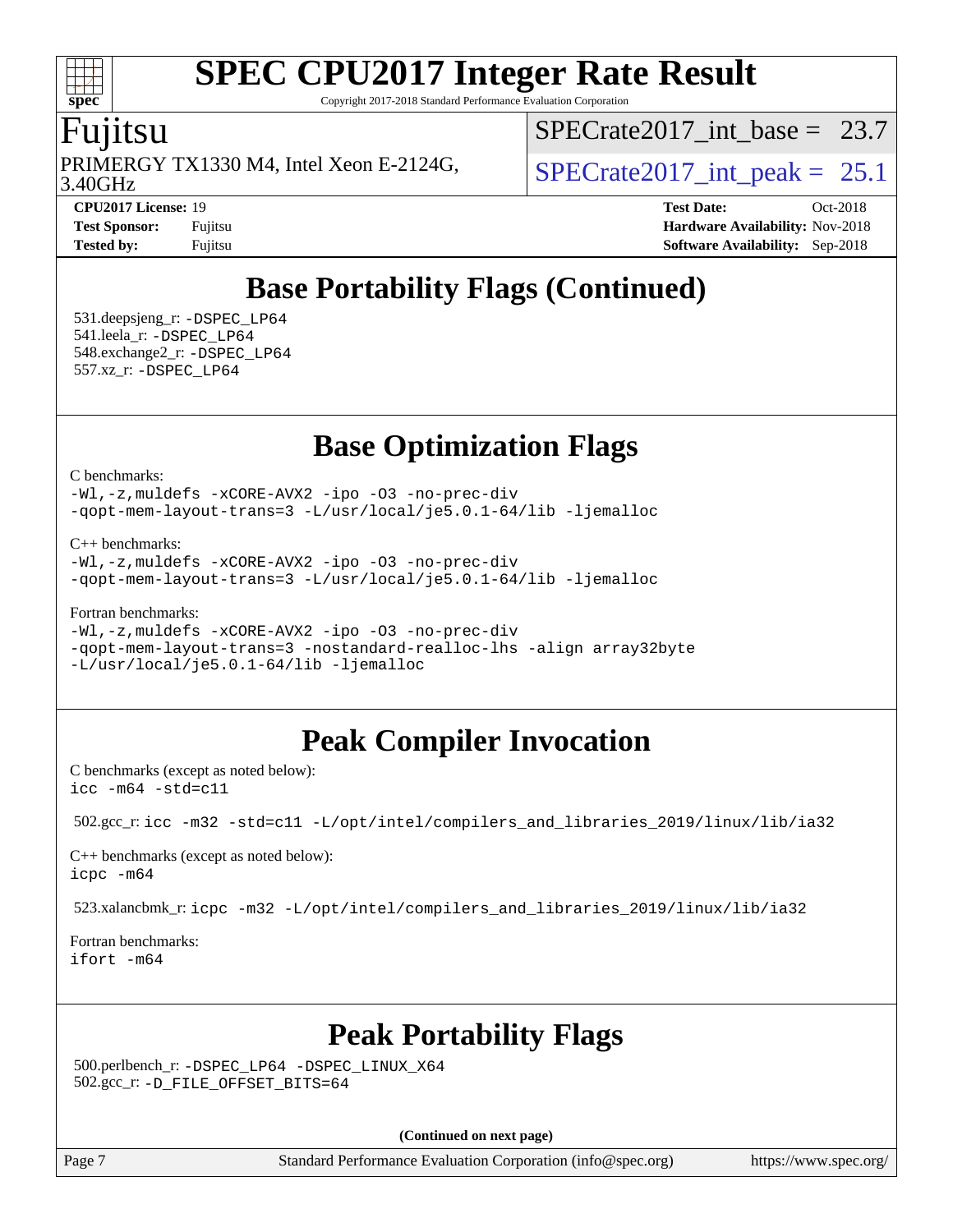Copyright 2017-2018 Standard Performance Evaluation Corporation

### Fujitsu

**[spec](http://www.spec.org/)**

 $+\ +$ 

3.40GHz PRIMERGY TX1330 M4, Intel Xeon E-2124G,  $\vert$  SPECrate 2017 int peak = 25.1

[SPECrate2017\\_int\\_base =](http://www.spec.org/auto/cpu2017/Docs/result-fields.html#SPECrate2017intbase) 23.7

**[CPU2017 License:](http://www.spec.org/auto/cpu2017/Docs/result-fields.html#CPU2017License)** 19 **[Test Date:](http://www.spec.org/auto/cpu2017/Docs/result-fields.html#TestDate)** Oct-2018 **[Test Sponsor:](http://www.spec.org/auto/cpu2017/Docs/result-fields.html#TestSponsor)** Fujitsu **Fundal** Fujitsu **[Hardware Availability:](http://www.spec.org/auto/cpu2017/Docs/result-fields.html#HardwareAvailability)** Nov-2018 **[Tested by:](http://www.spec.org/auto/cpu2017/Docs/result-fields.html#Testedby)** Fujitsu **[Software Availability:](http://www.spec.org/auto/cpu2017/Docs/result-fields.html#SoftwareAvailability)** Sep-2018

# **[Peak Portability Flags \(Continued\)](http://www.spec.org/auto/cpu2017/Docs/result-fields.html#PeakPortabilityFlags)**

 505.mcf\_r: [-DSPEC\\_LP64](http://www.spec.org/cpu2017/results/res2018q4/cpu2017-20181030-09463.flags.html#suite_peakPORTABILITY505_mcf_r_DSPEC_LP64) 520.omnetpp\_r: [-DSPEC\\_LP64](http://www.spec.org/cpu2017/results/res2018q4/cpu2017-20181030-09463.flags.html#suite_peakPORTABILITY520_omnetpp_r_DSPEC_LP64) 523.xalancbmk\_r: [-D\\_FILE\\_OFFSET\\_BITS=64](http://www.spec.org/cpu2017/results/res2018q4/cpu2017-20181030-09463.flags.html#user_peakPORTABILITY523_xalancbmk_r_file_offset_bits_64_5ae949a99b284ddf4e95728d47cb0843d81b2eb0e18bdfe74bbf0f61d0b064f4bda2f10ea5eb90e1dcab0e84dbc592acfc5018bc955c18609f94ddb8d550002c) [-DSPEC\\_LINUX](http://www.spec.org/cpu2017/results/res2018q4/cpu2017-20181030-09463.flags.html#b523.xalancbmk_r_peakCXXPORTABILITY_DSPEC_LINUX) 525.x264\_r: [-DSPEC\\_LP64](http://www.spec.org/cpu2017/results/res2018q4/cpu2017-20181030-09463.flags.html#suite_peakPORTABILITY525_x264_r_DSPEC_LP64) 531.deepsjeng\_r: [-DSPEC\\_LP64](http://www.spec.org/cpu2017/results/res2018q4/cpu2017-20181030-09463.flags.html#suite_peakPORTABILITY531_deepsjeng_r_DSPEC_LP64) 541.leela\_r: [-DSPEC\\_LP64](http://www.spec.org/cpu2017/results/res2018q4/cpu2017-20181030-09463.flags.html#suite_peakPORTABILITY541_leela_r_DSPEC_LP64) 548.exchange2\_r: [-DSPEC\\_LP64](http://www.spec.org/cpu2017/results/res2018q4/cpu2017-20181030-09463.flags.html#suite_peakPORTABILITY548_exchange2_r_DSPEC_LP64) 557.xz\_r: [-DSPEC\\_LP64](http://www.spec.org/cpu2017/results/res2018q4/cpu2017-20181030-09463.flags.html#suite_peakPORTABILITY557_xz_r_DSPEC_LP64)

### **[Peak Optimization Flags](http://www.spec.org/auto/cpu2017/Docs/result-fields.html#PeakOptimizationFlags)**

[C benchmarks](http://www.spec.org/auto/cpu2017/Docs/result-fields.html#Cbenchmarks):

 500.perlbench\_r: [-Wl,-z,muldefs](http://www.spec.org/cpu2017/results/res2018q4/cpu2017-20181030-09463.flags.html#user_peakEXTRA_LDFLAGS500_perlbench_r_link_force_multiple1_b4cbdb97b34bdee9ceefcfe54f4c8ea74255f0b02a4b23e853cdb0e18eb4525ac79b5a88067c842dd0ee6996c24547a27a4b99331201badda8798ef8a743f577) [-prof-gen](http://www.spec.org/cpu2017/results/res2018q4/cpu2017-20181030-09463.flags.html#user_peakPASS1_CFLAGSPASS1_LDFLAGS500_perlbench_r_prof_gen_5aa4926d6013ddb2a31985c654b3eb18169fc0c6952a63635c234f711e6e63dd76e94ad52365559451ec499a2cdb89e4dc58ba4c67ef54ca681ffbe1461d6b36)(pass 1) [-prof-use](http://www.spec.org/cpu2017/results/res2018q4/cpu2017-20181030-09463.flags.html#user_peakPASS2_CFLAGSPASS2_LDFLAGS500_perlbench_r_prof_use_1a21ceae95f36a2b53c25747139a6c16ca95bd9def2a207b4f0849963b97e94f5260e30a0c64f4bb623698870e679ca08317ef8150905d41bd88c6f78df73f19)(pass 2) [-ipo](http://www.spec.org/cpu2017/results/res2018q4/cpu2017-20181030-09463.flags.html#user_peakPASS1_COPTIMIZEPASS2_COPTIMIZE500_perlbench_r_f-ipo) [-xCORE-AVX2](http://www.spec.org/cpu2017/results/res2018q4/cpu2017-20181030-09463.flags.html#user_peakPASS2_COPTIMIZE500_perlbench_r_f-xCORE-AVX2) [-O3](http://www.spec.org/cpu2017/results/res2018q4/cpu2017-20181030-09463.flags.html#user_peakPASS1_COPTIMIZEPASS2_COPTIMIZE500_perlbench_r_f-O3) [-no-prec-div](http://www.spec.org/cpu2017/results/res2018q4/cpu2017-20181030-09463.flags.html#user_peakPASS1_COPTIMIZEPASS2_COPTIMIZE500_perlbench_r_f-no-prec-div) [-qopt-mem-layout-trans=3](http://www.spec.org/cpu2017/results/res2018q4/cpu2017-20181030-09463.flags.html#user_peakPASS1_COPTIMIZEPASS2_COPTIMIZE500_perlbench_r_f-qopt-mem-layout-trans_de80db37974c74b1f0e20d883f0b675c88c3b01e9d123adea9b28688d64333345fb62bc4a798493513fdb68f60282f9a726aa07f478b2f7113531aecce732043) [-fno-strict-overflow](http://www.spec.org/cpu2017/results/res2018q4/cpu2017-20181030-09463.flags.html#user_peakEXTRA_OPTIMIZE500_perlbench_r_f-fno-strict-overflow) [-L/usr/local/je5.0.1-64/lib](http://www.spec.org/cpu2017/results/res2018q4/cpu2017-20181030-09463.flags.html#user_peakEXTRA_LIBS500_perlbench_r_jemalloc_link_path64_4b10a636b7bce113509b17f3bd0d6226c5fb2346b9178c2d0232c14f04ab830f976640479e5c33dc2bcbbdad86ecfb6634cbbd4418746f06f368b512fced5394) [-ljemalloc](http://www.spec.org/cpu2017/results/res2018q4/cpu2017-20181030-09463.flags.html#user_peakEXTRA_LIBS500_perlbench_r_jemalloc_link_lib_d1249b907c500fa1c0672f44f562e3d0f79738ae9e3c4a9c376d49f265a04b9c99b167ecedbf6711b3085be911c67ff61f150a17b3472be731631ba4d0471706)

 502.gcc\_r: [-Wl,-z,muldefs](http://www.spec.org/cpu2017/results/res2018q4/cpu2017-20181030-09463.flags.html#user_peakEXTRA_LDFLAGS502_gcc_r_link_force_multiple1_b4cbdb97b34bdee9ceefcfe54f4c8ea74255f0b02a4b23e853cdb0e18eb4525ac79b5a88067c842dd0ee6996c24547a27a4b99331201badda8798ef8a743f577) [-prof-gen](http://www.spec.org/cpu2017/results/res2018q4/cpu2017-20181030-09463.flags.html#user_peakPASS1_CFLAGSPASS1_LDFLAGS502_gcc_r_prof_gen_5aa4926d6013ddb2a31985c654b3eb18169fc0c6952a63635c234f711e6e63dd76e94ad52365559451ec499a2cdb89e4dc58ba4c67ef54ca681ffbe1461d6b36)(pass 1) [-prof-use](http://www.spec.org/cpu2017/results/res2018q4/cpu2017-20181030-09463.flags.html#user_peakPASS2_CFLAGSPASS2_LDFLAGS502_gcc_r_prof_use_1a21ceae95f36a2b53c25747139a6c16ca95bd9def2a207b4f0849963b97e94f5260e30a0c64f4bb623698870e679ca08317ef8150905d41bd88c6f78df73f19)(pass 2) [-ipo](http://www.spec.org/cpu2017/results/res2018q4/cpu2017-20181030-09463.flags.html#user_peakPASS1_COPTIMIZEPASS2_COPTIMIZE502_gcc_r_f-ipo) [-xCORE-AVX2](http://www.spec.org/cpu2017/results/res2018q4/cpu2017-20181030-09463.flags.html#user_peakPASS2_COPTIMIZE502_gcc_r_f-xCORE-AVX2) [-O3](http://www.spec.org/cpu2017/results/res2018q4/cpu2017-20181030-09463.flags.html#user_peakPASS1_COPTIMIZEPASS2_COPTIMIZE502_gcc_r_f-O3) [-no-prec-div](http://www.spec.org/cpu2017/results/res2018q4/cpu2017-20181030-09463.flags.html#user_peakPASS1_COPTIMIZEPASS2_COPTIMIZE502_gcc_r_f-no-prec-div) [-qopt-mem-layout-trans=3](http://www.spec.org/cpu2017/results/res2018q4/cpu2017-20181030-09463.flags.html#user_peakPASS1_COPTIMIZEPASS2_COPTIMIZE502_gcc_r_f-qopt-mem-layout-trans_de80db37974c74b1f0e20d883f0b675c88c3b01e9d123adea9b28688d64333345fb62bc4a798493513fdb68f60282f9a726aa07f478b2f7113531aecce732043) [-L/usr/local/je5.0.1-32/lib](http://www.spec.org/cpu2017/results/res2018q4/cpu2017-20181030-09463.flags.html#user_peakEXTRA_LIBS502_gcc_r_jemalloc_link_path32_e29f22e8e6c17053bbc6a0971f5a9c01a601a06bb1a59df2084b77a2fe0a2995b64fd4256feaeea39eeba3aae142e96e2b2b0a28974019c0c0c88139a84f900a) [-ljemalloc](http://www.spec.org/cpu2017/results/res2018q4/cpu2017-20181030-09463.flags.html#user_peakEXTRA_LIBS502_gcc_r_jemalloc_link_lib_d1249b907c500fa1c0672f44f562e3d0f79738ae9e3c4a9c376d49f265a04b9c99b167ecedbf6711b3085be911c67ff61f150a17b3472be731631ba4d0471706)

 505.mcf\_r: [-Wl,-z,muldefs](http://www.spec.org/cpu2017/results/res2018q4/cpu2017-20181030-09463.flags.html#user_peakEXTRA_LDFLAGS505_mcf_r_link_force_multiple1_b4cbdb97b34bdee9ceefcfe54f4c8ea74255f0b02a4b23e853cdb0e18eb4525ac79b5a88067c842dd0ee6996c24547a27a4b99331201badda8798ef8a743f577) [-xCORE-AVX2](http://www.spec.org/cpu2017/results/res2018q4/cpu2017-20181030-09463.flags.html#user_peakCOPTIMIZE505_mcf_r_f-xCORE-AVX2) [-ipo](http://www.spec.org/cpu2017/results/res2018q4/cpu2017-20181030-09463.flags.html#user_peakCOPTIMIZE505_mcf_r_f-ipo) [-O3](http://www.spec.org/cpu2017/results/res2018q4/cpu2017-20181030-09463.flags.html#user_peakCOPTIMIZE505_mcf_r_f-O3) [-no-prec-div](http://www.spec.org/cpu2017/results/res2018q4/cpu2017-20181030-09463.flags.html#user_peakCOPTIMIZE505_mcf_r_f-no-prec-div) [-qopt-mem-layout-trans=3](http://www.spec.org/cpu2017/results/res2018q4/cpu2017-20181030-09463.flags.html#user_peakCOPTIMIZE505_mcf_r_f-qopt-mem-layout-trans_de80db37974c74b1f0e20d883f0b675c88c3b01e9d123adea9b28688d64333345fb62bc4a798493513fdb68f60282f9a726aa07f478b2f7113531aecce732043) [-L/usr/local/je5.0.1-64/lib](http://www.spec.org/cpu2017/results/res2018q4/cpu2017-20181030-09463.flags.html#user_peakEXTRA_LIBS505_mcf_r_jemalloc_link_path64_4b10a636b7bce113509b17f3bd0d6226c5fb2346b9178c2d0232c14f04ab830f976640479e5c33dc2bcbbdad86ecfb6634cbbd4418746f06f368b512fced5394) [-ljemalloc](http://www.spec.org/cpu2017/results/res2018q4/cpu2017-20181030-09463.flags.html#user_peakEXTRA_LIBS505_mcf_r_jemalloc_link_lib_d1249b907c500fa1c0672f44f562e3d0f79738ae9e3c4a9c376d49f265a04b9c99b167ecedbf6711b3085be911c67ff61f150a17b3472be731631ba4d0471706)

 525.x264\_r: [-Wl,-z,muldefs](http://www.spec.org/cpu2017/results/res2018q4/cpu2017-20181030-09463.flags.html#user_peakEXTRA_LDFLAGS525_x264_r_link_force_multiple1_b4cbdb97b34bdee9ceefcfe54f4c8ea74255f0b02a4b23e853cdb0e18eb4525ac79b5a88067c842dd0ee6996c24547a27a4b99331201badda8798ef8a743f577) [-xCORE-AVX2](http://www.spec.org/cpu2017/results/res2018q4/cpu2017-20181030-09463.flags.html#user_peakCOPTIMIZE525_x264_r_f-xCORE-AVX2) [-ipo](http://www.spec.org/cpu2017/results/res2018q4/cpu2017-20181030-09463.flags.html#user_peakCOPTIMIZE525_x264_r_f-ipo) [-O3](http://www.spec.org/cpu2017/results/res2018q4/cpu2017-20181030-09463.flags.html#user_peakCOPTIMIZE525_x264_r_f-O3) [-no-prec-div](http://www.spec.org/cpu2017/results/res2018q4/cpu2017-20181030-09463.flags.html#user_peakCOPTIMIZE525_x264_r_f-no-prec-div) [-qopt-mem-layout-trans=3](http://www.spec.org/cpu2017/results/res2018q4/cpu2017-20181030-09463.flags.html#user_peakCOPTIMIZE525_x264_r_f-qopt-mem-layout-trans_de80db37974c74b1f0e20d883f0b675c88c3b01e9d123adea9b28688d64333345fb62bc4a798493513fdb68f60282f9a726aa07f478b2f7113531aecce732043) [-fno-alias](http://www.spec.org/cpu2017/results/res2018q4/cpu2017-20181030-09463.flags.html#user_peakEXTRA_OPTIMIZE525_x264_r_f-no-alias_77dbac10d91cbfe898fbf4a29d1b29b694089caa623bdd1baccc9957d4edbe8d106c0b357e2748a65b44fc9e83d78098bb898077f3fe92f9faf24f7bd4a07ed7) [-L/usr/local/je5.0.1-64/lib](http://www.spec.org/cpu2017/results/res2018q4/cpu2017-20181030-09463.flags.html#user_peakEXTRA_LIBS525_x264_r_jemalloc_link_path64_4b10a636b7bce113509b17f3bd0d6226c5fb2346b9178c2d0232c14f04ab830f976640479e5c33dc2bcbbdad86ecfb6634cbbd4418746f06f368b512fced5394) [-ljemalloc](http://www.spec.org/cpu2017/results/res2018q4/cpu2017-20181030-09463.flags.html#user_peakEXTRA_LIBS525_x264_r_jemalloc_link_lib_d1249b907c500fa1c0672f44f562e3d0f79738ae9e3c4a9c376d49f265a04b9c99b167ecedbf6711b3085be911c67ff61f150a17b3472be731631ba4d0471706)

557.xz\_r: Same as 505.mcf\_r

[C++ benchmarks:](http://www.spec.org/auto/cpu2017/Docs/result-fields.html#CXXbenchmarks)

 520.omnetpp\_r: [-Wl,-z,muldefs](http://www.spec.org/cpu2017/results/res2018q4/cpu2017-20181030-09463.flags.html#user_peakEXTRA_LDFLAGS520_omnetpp_r_link_force_multiple1_b4cbdb97b34bdee9ceefcfe54f4c8ea74255f0b02a4b23e853cdb0e18eb4525ac79b5a88067c842dd0ee6996c24547a27a4b99331201badda8798ef8a743f577) [-prof-gen](http://www.spec.org/cpu2017/results/res2018q4/cpu2017-20181030-09463.flags.html#user_peakPASS1_CXXFLAGSPASS1_LDFLAGS520_omnetpp_r_prof_gen_5aa4926d6013ddb2a31985c654b3eb18169fc0c6952a63635c234f711e6e63dd76e94ad52365559451ec499a2cdb89e4dc58ba4c67ef54ca681ffbe1461d6b36)(pass 1) [-prof-use](http://www.spec.org/cpu2017/results/res2018q4/cpu2017-20181030-09463.flags.html#user_peakPASS2_CXXFLAGSPASS2_LDFLAGS520_omnetpp_r_prof_use_1a21ceae95f36a2b53c25747139a6c16ca95bd9def2a207b4f0849963b97e94f5260e30a0c64f4bb623698870e679ca08317ef8150905d41bd88c6f78df73f19)(pass 2) [-ipo](http://www.spec.org/cpu2017/results/res2018q4/cpu2017-20181030-09463.flags.html#user_peakPASS1_CXXOPTIMIZEPASS2_CXXOPTIMIZE520_omnetpp_r_f-ipo) [-xCORE-AVX2](http://www.spec.org/cpu2017/results/res2018q4/cpu2017-20181030-09463.flags.html#user_peakPASS2_CXXOPTIMIZE520_omnetpp_r_f-xCORE-AVX2) [-O3](http://www.spec.org/cpu2017/results/res2018q4/cpu2017-20181030-09463.flags.html#user_peakPASS1_CXXOPTIMIZEPASS2_CXXOPTIMIZE520_omnetpp_r_f-O3) [-no-prec-div](http://www.spec.org/cpu2017/results/res2018q4/cpu2017-20181030-09463.flags.html#user_peakPASS1_CXXOPTIMIZEPASS2_CXXOPTIMIZE520_omnetpp_r_f-no-prec-div) [-qopt-mem-layout-trans=3](http://www.spec.org/cpu2017/results/res2018q4/cpu2017-20181030-09463.flags.html#user_peakPASS1_CXXOPTIMIZEPASS2_CXXOPTIMIZE520_omnetpp_r_f-qopt-mem-layout-trans_de80db37974c74b1f0e20d883f0b675c88c3b01e9d123adea9b28688d64333345fb62bc4a798493513fdb68f60282f9a726aa07f478b2f7113531aecce732043) [-L/usr/local/je5.0.1-64/lib](http://www.spec.org/cpu2017/results/res2018q4/cpu2017-20181030-09463.flags.html#user_peakEXTRA_LIBS520_omnetpp_r_jemalloc_link_path64_4b10a636b7bce113509b17f3bd0d6226c5fb2346b9178c2d0232c14f04ab830f976640479e5c33dc2bcbbdad86ecfb6634cbbd4418746f06f368b512fced5394) [-ljemalloc](http://www.spec.org/cpu2017/results/res2018q4/cpu2017-20181030-09463.flags.html#user_peakEXTRA_LIBS520_omnetpp_r_jemalloc_link_lib_d1249b907c500fa1c0672f44f562e3d0f79738ae9e3c4a9c376d49f265a04b9c99b167ecedbf6711b3085be911c67ff61f150a17b3472be731631ba4d0471706)

 523.xalancbmk\_r: [-Wl,-z,muldefs](http://www.spec.org/cpu2017/results/res2018q4/cpu2017-20181030-09463.flags.html#user_peakEXTRA_LDFLAGS523_xalancbmk_r_link_force_multiple1_b4cbdb97b34bdee9ceefcfe54f4c8ea74255f0b02a4b23e853cdb0e18eb4525ac79b5a88067c842dd0ee6996c24547a27a4b99331201badda8798ef8a743f577) [-prof-gen](http://www.spec.org/cpu2017/results/res2018q4/cpu2017-20181030-09463.flags.html#user_peakPASS1_CXXFLAGSPASS1_LDFLAGS523_xalancbmk_r_prof_gen_5aa4926d6013ddb2a31985c654b3eb18169fc0c6952a63635c234f711e6e63dd76e94ad52365559451ec499a2cdb89e4dc58ba4c67ef54ca681ffbe1461d6b36)(pass 1) [-prof-use](http://www.spec.org/cpu2017/results/res2018q4/cpu2017-20181030-09463.flags.html#user_peakPASS2_CXXFLAGSPASS2_LDFLAGS523_xalancbmk_r_prof_use_1a21ceae95f36a2b53c25747139a6c16ca95bd9def2a207b4f0849963b97e94f5260e30a0c64f4bb623698870e679ca08317ef8150905d41bd88c6f78df73f19)(pass 2) [-ipo](http://www.spec.org/cpu2017/results/res2018q4/cpu2017-20181030-09463.flags.html#user_peakPASS1_CXXOPTIMIZEPASS2_CXXOPTIMIZE523_xalancbmk_r_f-ipo) [-xCORE-AVX2](http://www.spec.org/cpu2017/results/res2018q4/cpu2017-20181030-09463.flags.html#user_peakPASS2_CXXOPTIMIZE523_xalancbmk_r_f-xCORE-AVX2) [-O3](http://www.spec.org/cpu2017/results/res2018q4/cpu2017-20181030-09463.flags.html#user_peakPASS1_CXXOPTIMIZEPASS2_CXXOPTIMIZE523_xalancbmk_r_f-O3) [-no-prec-div](http://www.spec.org/cpu2017/results/res2018q4/cpu2017-20181030-09463.flags.html#user_peakPASS1_CXXOPTIMIZEPASS2_CXXOPTIMIZE523_xalancbmk_r_f-no-prec-div) [-qopt-mem-layout-trans=3](http://www.spec.org/cpu2017/results/res2018q4/cpu2017-20181030-09463.flags.html#user_peakPASS1_CXXOPTIMIZEPASS2_CXXOPTIMIZE523_xalancbmk_r_f-qopt-mem-layout-trans_de80db37974c74b1f0e20d883f0b675c88c3b01e9d123adea9b28688d64333345fb62bc4a798493513fdb68f60282f9a726aa07f478b2f7113531aecce732043) [-L/usr/local/je5.0.1-32/lib](http://www.spec.org/cpu2017/results/res2018q4/cpu2017-20181030-09463.flags.html#user_peakEXTRA_LIBS523_xalancbmk_r_jemalloc_link_path32_e29f22e8e6c17053bbc6a0971f5a9c01a601a06bb1a59df2084b77a2fe0a2995b64fd4256feaeea39eeba3aae142e96e2b2b0a28974019c0c0c88139a84f900a) [-ljemalloc](http://www.spec.org/cpu2017/results/res2018q4/cpu2017-20181030-09463.flags.html#user_peakEXTRA_LIBS523_xalancbmk_r_jemalloc_link_lib_d1249b907c500fa1c0672f44f562e3d0f79738ae9e3c4a9c376d49f265a04b9c99b167ecedbf6711b3085be911c67ff61f150a17b3472be731631ba4d0471706)

531.deepsjeng\_r: Same as 520.omnetpp\_r

**(Continued on next page)**